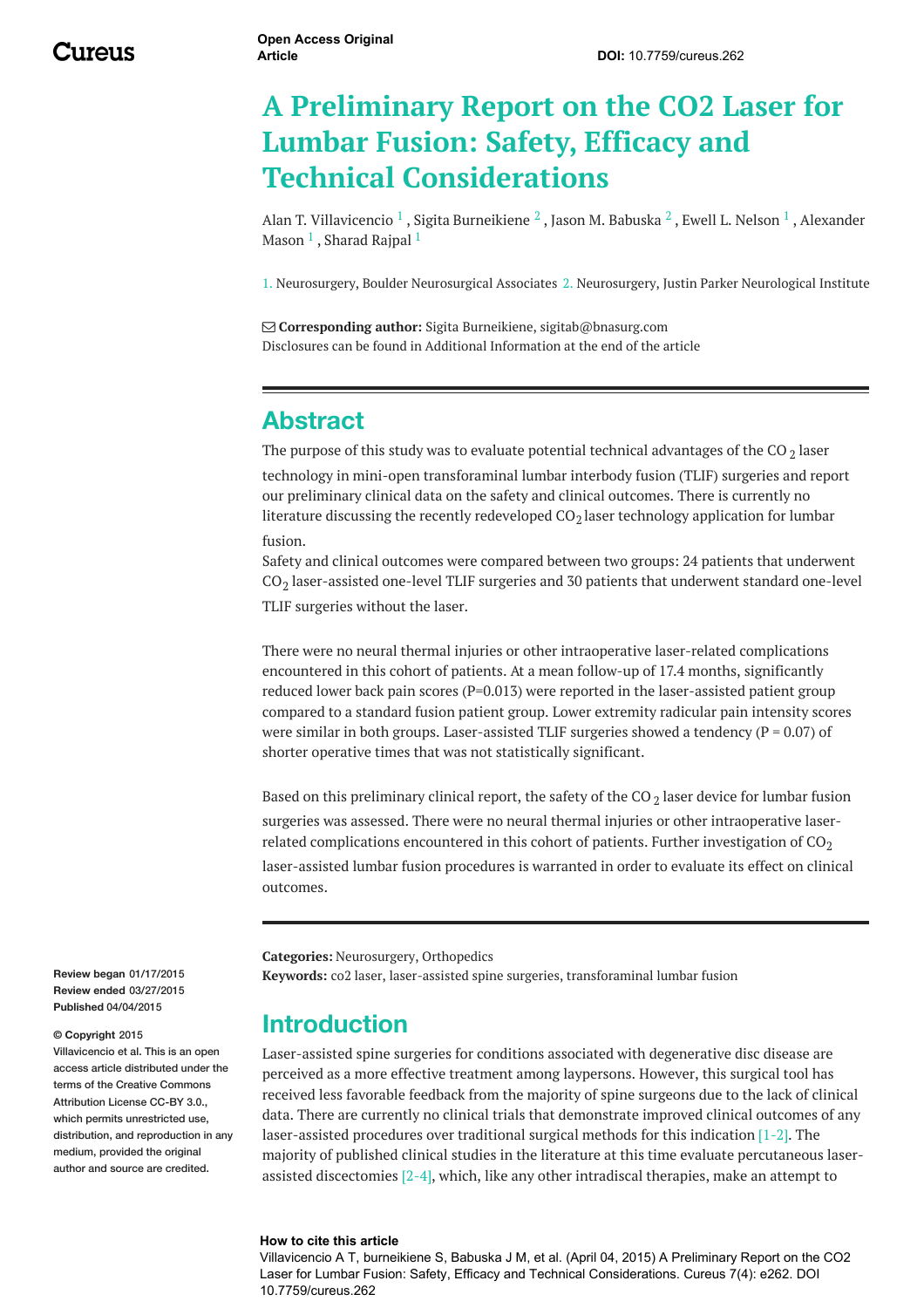### 1174110

vaporize a small amount of the nucleus pulposus, in these cases with laser energy. This theoretically results in reduced intradiscal pressure, thus decreasing pressure on the nerve roots. Although some patients with contained herniations can benefit from it, according to a systematic review performed by Gibson and Waddell, clinical outcomes following percutaneous laser-assisted microdiscectomy are worse than standard microdiscectomy [3]. The application of this procedure is restricted by very limited exposure and a reduced ability to eliminate the cause of pain, such as a free fragment disc herniation, which is inaccessible with this technique. There are currently no studies reported in the literature that describe laser-assisted lumbar fusions.

Recently redeveloped CO $_2$  laser technology [5] that is based on the flexible delivery of CO  $_2$  laser energy (BeamPath Neuro Laser, OmniGuide, Cambridge, MA) enables no-touch vaporization of the disc material and scar tissue. Proponents of laser-assisted discectomy talk of minimizing trauma inadvertently associated with pulling and tearing when conventional instruments for discectomy are utilized. This laser may also have the ability to cauterize the nociceptive fibers within the wall of the annulus  $[6]$  and allow ablation of the tissue in the lateral recess, including potentially osteophytes and durable connective tissues. This technology could be used as a supplementary tool during discectomy or fusion surgeries by potentially simplifying the actual disc removal process.

The purpose of this study was to evaluate potential technical advantages with using this laser technique in mini-open transforaminal lumbar interbody fusion (TLIF) surgeries and report our preliminary clinical data on the safety of CO $_2$  laser technology by comparing clinical outcomes of CO<sub>2</sub> laser-assisted cases with those of standard TLIFs performed over the same time period.

### **Materials And Methods**

Safety and clinical outcomes were compared between the two groups: 24 patients that underwent CO $_{\rm 2}$  laser-assisted one-level TLIF surgeries and 30 patients that underwent standard one-level TLIF surgeries concurrently performed from November of 2008 to November of 2009. The mean follow-up was 17.4 months (range:  $7 - 32$ ). The safety of spine surgeries was assessed by monitoring all intraoperative and perioperative surgical technique-related complications. In addition, MRI scans were reviewed for possible laser-related thermal injury complications. The efficacy was evaluated by documenting and comparing postoperative lower back and leg pain (10-point Visual Analog Scale, VAS), Patient Satisfaction with Results survey scores and fusion rates.

### **Surgical technique**

The surgical technique for the TLIF approach has been previously described [7-8]. Some of the TLIF surgeries were performed using the Aspen Spinous Process System (Lanx, Broomfield, CO) and unilateral pedicle screws. For the laser-assisted cases, the  $CO<sub>2</sub>$  BeamPath Neuro laser

(OmniGuide, Cambridge, MA) was utilized for a variety of purposes that included but was not limited to opening of the disc space, vaporization of disc material, ablation of the tissue in lateral recesses, osteophytes, and calcified portions of the annulus fibrosis along with cauterizing nociceptive receptors within the wall of the annulus. Scar tissue was also removed for those cases that were reoperations. The laser fibers have a spot size of 0.40 - 0.57 mm when used in cutting mode 2 - 3 mm from the tissue. In ablative mode, which was utilized for soft tissue vaporization, this spot size expands to  $\sim$ 1 mm at a distance of 20 - 30 mm from the tissue, owing to beam divergence.

A series of rongeurs, curettes, or other instruments are generally used to remove disc fragments and clean the intervertebral space to remove tissues in the spinal canal that could cause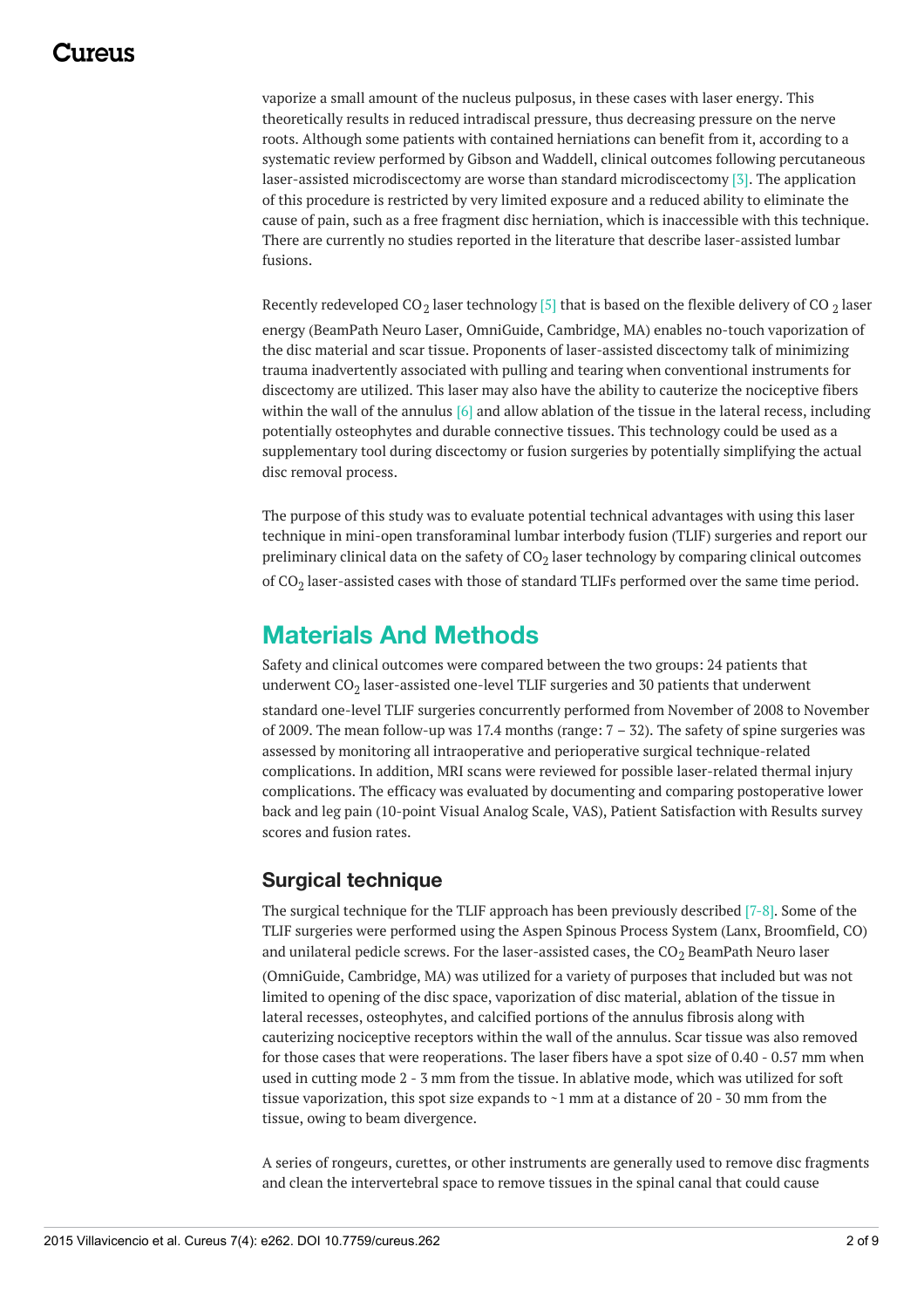### 117A119

secondary compression of neural anatomy and elicit pain. Use of the flexible laser fiber facilitates efficient removal of the tissue without the need for scraping and tearing of adherent connective tissue in the lateral recess and potentially helps to avoid complications, such as nerve injury or CSF leak. There is also possibly less retraction required when using a flexible laser fiber compared to the standard instruments. The laser energy vaporizes tissue including very durable connective tissue or ossified posterior longitudinal ligament. This is potentially safer and quicker than mechanical instruments currently in use. In cases where there were any calcification and osteophyte formation at the edge of the disc space, the laser was sometimes used at a higher power setting to help ablate these. We found that the CO2 laser is not extraordinarily effective at removing bone, and there is a possibility that such high-intensity usage of the laser can cause thermal osteonecrosis.

### **Results**

#### **Patients**

Selected patient demographic and surgical characteristics are presented in Table *[1](#page-2-0)* below. A total of 24 laser-assisted one-level TLIF surgeries were compared to a cohort of 30 standard one-level TLIF surgeries (no laser). There were no statistically significant differences in surgical data or patient demographics with the exception of patient age. The patients in the standard TLIF group were significantly ( $P = 0.0002$ ) younger with an average age of 53 compared to 66 years of age. Patients were selected for surgery based on clinical symptoms, which included intractable low back pain and radiculopathy caused by spondylosis and/or disc herniation, foraminal and/or central stenosis, and spondylolisthesis. Seven (29%) patients in the laser-assisted group and 13 (43%) patients in the standard TLIF group had previous surgeries, which included microdiscectomies and laminectomies.

<span id="page-2-0"></span>

|                    | Laser-assisted (n=24) | Standard (n=30)          | P-value   |
|--------------------|-----------------------|--------------------------|-----------|
| Age (years)        | $66(32 - 91)$         | $53(30 - 72)$            | $0.0002*$ |
| Sex (F/M)          | 15/9                  | 17/13                    | 1.0       |
| Previous surgeries | 7 (29%)               | 13 (43%)                 | 0.59      |
| <b>TLIF Levels</b> |                       |                          |           |
| L2/3               | 3(13%)                | 2(7%)                    | 0.65      |
| L <sub>3/4</sub>   | 1(4%)                 | $\overline{\phantom{a}}$ | 0.45      |
| L4/5               | 17 (71%)              | 22 (73%)                 | 1.0       |
| L5/S1              | 3(12%)                | 6(20%)                   | 0.72      |

#### **TABLE 1: Laser-assisted and standard patient group comparison**

P values were calculated using Fisher's exact test, except where indicated \* - t-test.

#### **Surgical parameters**

The mean estimated blood loss for one-level laser-assisted and standard TLIF surgeries was almost identical  $-114$  mL (range,  $25 - 750$ ) and  $107$  mL (range:  $25 - 300$ ), respectively. The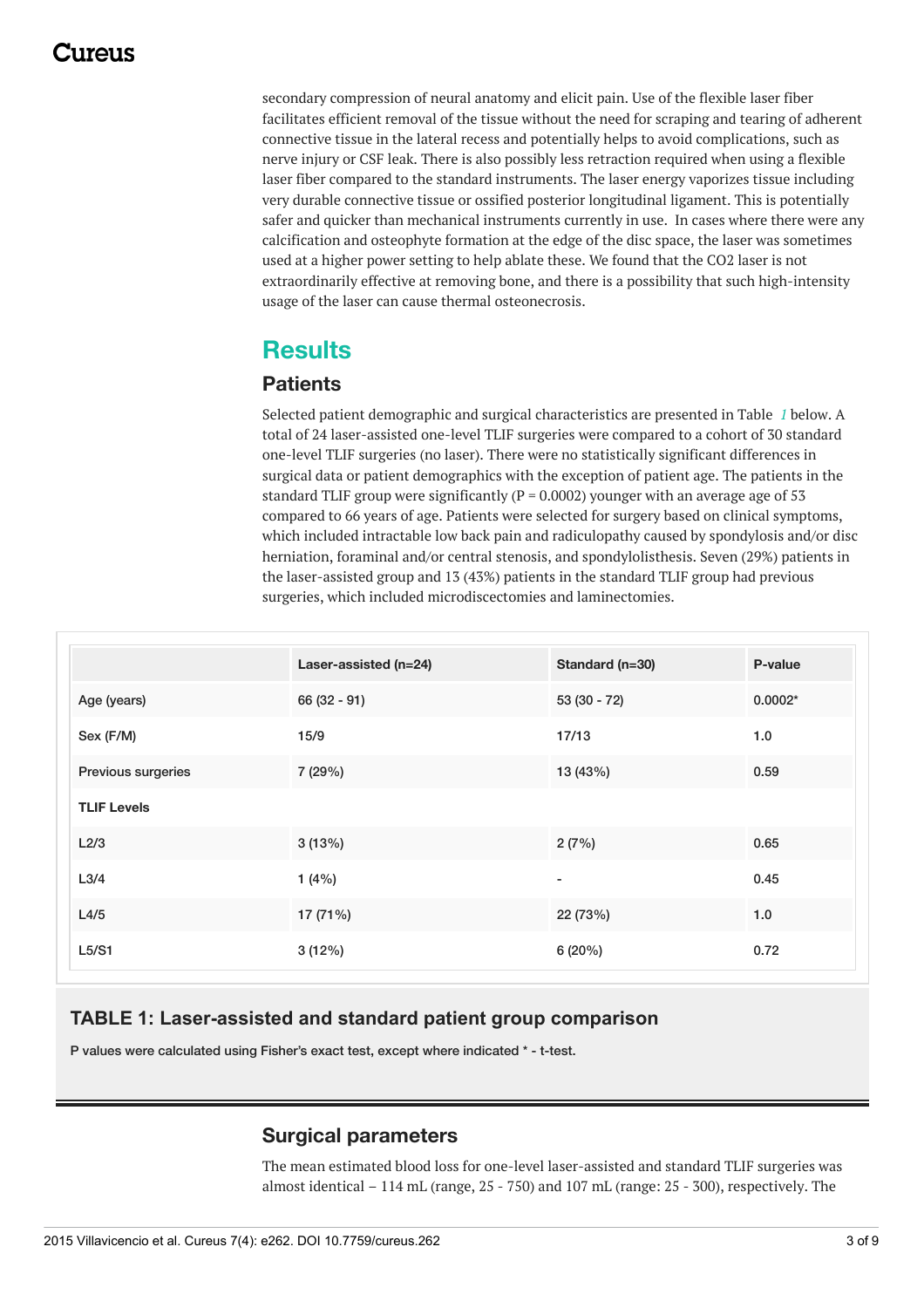### 117A119

mean surgery time for one-level laser-assisted and standard TLIF surgeries was 127 min (104 - 193) and 155 min (range: 95 - 288), respectively. Laser-assisted TLIF surgeries showed a tendency ( $P = 0.07$ ) of shorter operative times that was not statistically significant.

#### **Safety**

We did not encounter any intraoperative laser-related complications. Nine out of 24 patients (36%) had postoperative MRI scans performed. This was not standard practice, and postoperative MRIs were only performed if patients had residual symptoms, which were reviewed for possible thermal, laser-related complications. We did not see any suspicious endplate or adjacent vertebrae changes that were suggestive of laser-induced changes or injuries. All complications for the laser-assisted and standard TLIF groups are presented in Table *[2](#page-3-0)* below. There were no statistically significant differences between the patient groups.

<span id="page-3-0"></span>

|                            | Laser-assisted (n=24) | Standard (n=30)          | P-value |
|----------------------------|-----------------------|--------------------------|---------|
| Hardware malposition       | 1(4%)                 | $\overline{\phantom{a}}$ |         |
| Allograft malposition      | -                     | 1(3%)                    |         |
| Vertebral body fracture    | 1 $(4%)$              | $\overline{\phantom{a}}$ | $1.0*$  |
| <b>CSF leak</b>            | 1(4%)                 | 2(7%)                    |         |
| <b>Total complications</b> | 3(12%)                | $3(10\%)$                |         |

#### **TABLE 2: Complications in laser-assisted and standard TLIF procedures**

\* - Fisher's exact test.

#### **Clinical outcomes**

At the mean follow-up of 17.4 months, significantly reduced lower back pain scores ( $P = 0.037$ ) were reported in the laser-assisted patient group compared to the standard fusion patient group. The lower extremity radicular pain intensity scores were similar in both groups (Table *[3](#page-4-0)*). The Patient Satisfaction with Results survey did not reveal any statistically significant differences between the groups (Table *[4](#page-5-0)*). Two (8.3%) patients in the laser-assisted fusion group had pseudoarthrosis. Similarly, two (6.7%) patients in the standard TLIF group had incomplete fusions and two (6.7%) had pseudoarthrosis. This difference was not statistically significant ( $P = 0.68$ , Fisher's exact test).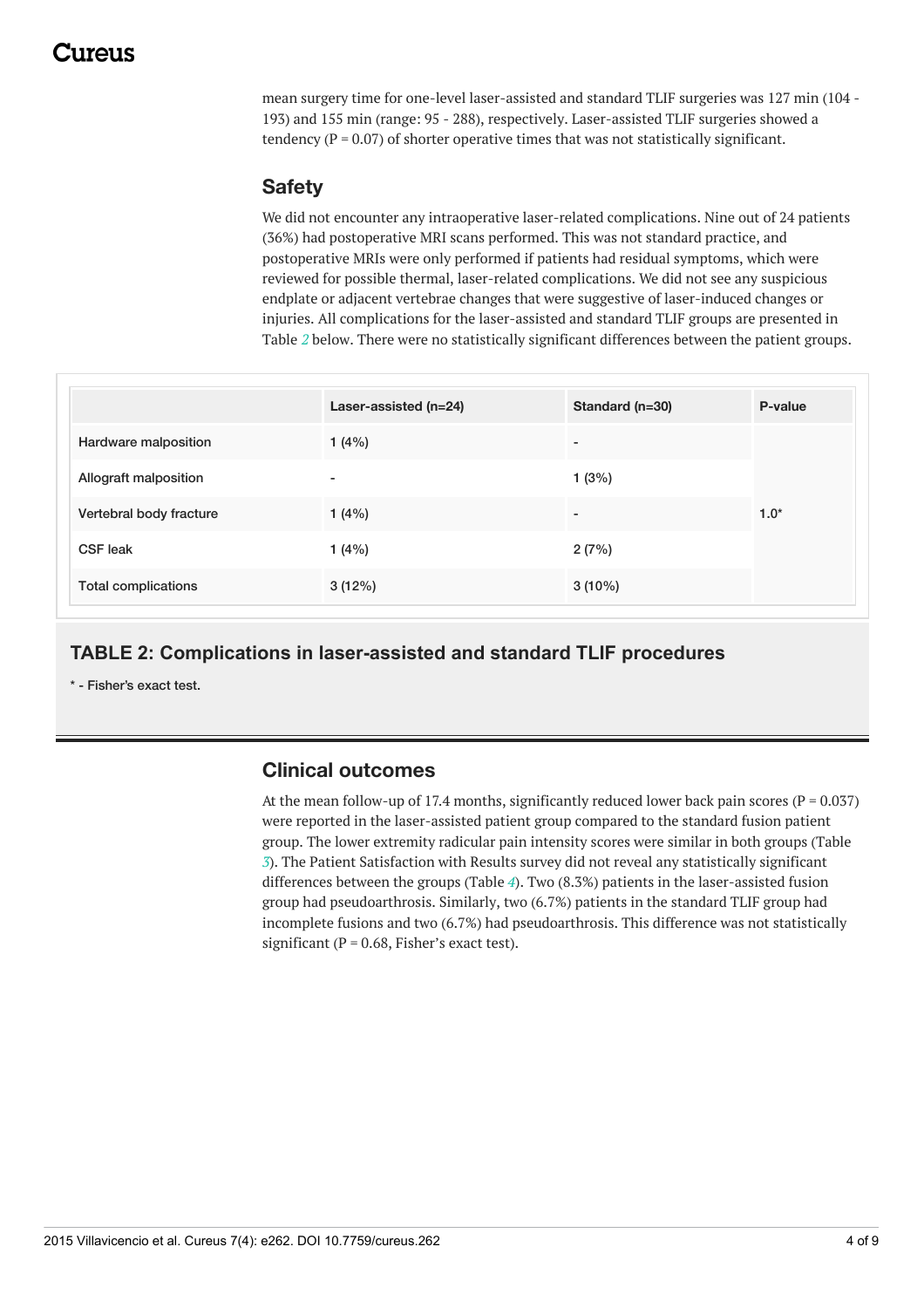## **Cureus**

<span id="page-4-0"></span>

|                 | Laser-assisted (n=24) | Standard (n=30) | P-value |
|-----------------|-----------------------|-----------------|---------|
| Preop VAS back  | $6.7(0 - 10)$         | $7.8(0 - 10)$   | 0.16    |
| Postop VAS back | $1.7(0 - 8)$          | $3.5(0 - 8)$    | 0.013   |
| Preop VAS leg   | $7.0(0 - 10)$         | $6.8(0 - 10)$   | 0.84    |
| Postop VAS leg  | $2.1(0 - 10)$         | $2.4(0-9)$      | 0.71    |

### **TABLE 3: Lower back and leg pain scores**

Preop: preoperative, Postop: postoperative, VAS: Visual Analog Scale (P values were calculated using t-test.)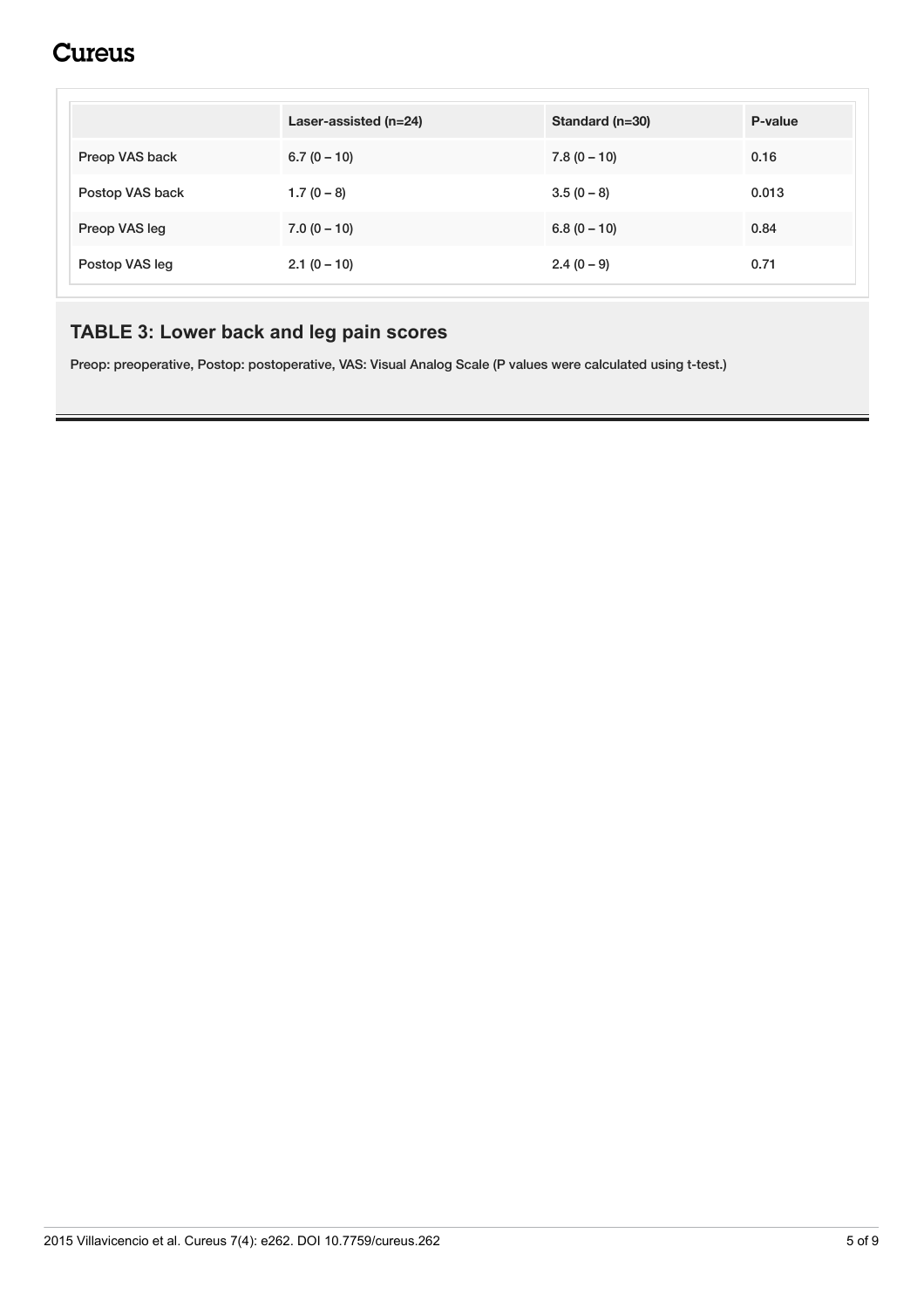### Cureus

<span id="page-5-0"></span>

|                                                         | <b>Patient</b><br><b>Responses</b> | Laser-<br>assisted (n=24) | Standard (n=30) | $P -$<br>value |
|---------------------------------------------------------|------------------------------------|---------------------------|-----------------|----------------|
|                                                         | Dissatisfied (1/5)                 | $1(4.2\%)$                | $\pmb{0}$       | $P =$<br>0.39  |
|                                                         | Somewhat<br>dissatisfied (2/5)     | $\pmb{0}$                 | $\pmb{0}$       |                |
| How satisfied are you with the treatment you received?  | Don't know (3/5)                   | 3(12.5%)                  | $2(6.6\%)$      |                |
|                                                         | Somewhat<br>satisfied (4/5)        | 4 (16.6%)                 | 5 (16.7%)       |                |
|                                                         | Very satisfied (5/5)               | 16 (66.7%)                | 23 (76.7%)      |                |
|                                                         | Score (range)                      | $4.4(1 - 5)$              | $4.7(3-5)$      |                |
|                                                         | Much worse (1/5)                   | 0                         | $2(5.9\%)$      |                |
|                                                         | <b>Worse (2/5)</b>                 | $1(4.2\%)$                | $2(5.9\%)$      | $P =$<br>1.0   |
| How is your pain or conditions that you had surgery for | Same (3/5)                         | 4 (16.6%)                 | $2(5.9\%)$      |                |
| now compared to before surgery?                         | <b>Better (4/5)</b>                | 6(25%)                    | 12 (41.2%)      |                |
|                                                         | Much better (5/5)                  | 13 (54.2%)                | 12 (41.2%)      |                |
|                                                         | Score (range)                      | $4.3(2-5)$                | $4.0(1 - 5)$    |                |
|                                                         | Definitely no (1/5)                | $1(4.2\%)$                | $\pmb{0}$       | $P =$<br>1.0   |
|                                                         | Probably no (2/5)                  | $1(4.2\%)$                | $2(5.9\%)$      |                |
| Would you have surgery again for the same condition?    | Don't now (3/5)                    | $5(20.8\%)$               | 7 (23.5%)       |                |
|                                                         | Probably yes (4/5)                 | $2(8.3\%)$                | 14 (47.1%)      |                |
|                                                         | Definitely yes (5/5)               | 15 (62.5%)                | 7 (23.5%)       |                |
|                                                         | Score (range)                      | $4.2(1 - 5)$              | $3.9(2-5)$      |                |

#### **TABLE 4: Patient satisfaction with results survey**

P values were calculated using Fisher's exact test

### **Discussion**

#### **Safety**

There were no neural thermal injuries or other intraoperative laser-related complications encountered in the group of patients that underwent laser-assisted TLIFs that we are aware of. Although this is a preliminary report with a limited follow-up time, the authors feel that the minimum seven-month follow-up after surgery in these patients is a sufficient time for potential laser-induced symptoms to become apparent. Previously reported complications utilizing a percutaneous approach include major artery perforation [9], nerve root injury [10], infectious discitis [4], and thermal endplate and vertebral body necrosis [11].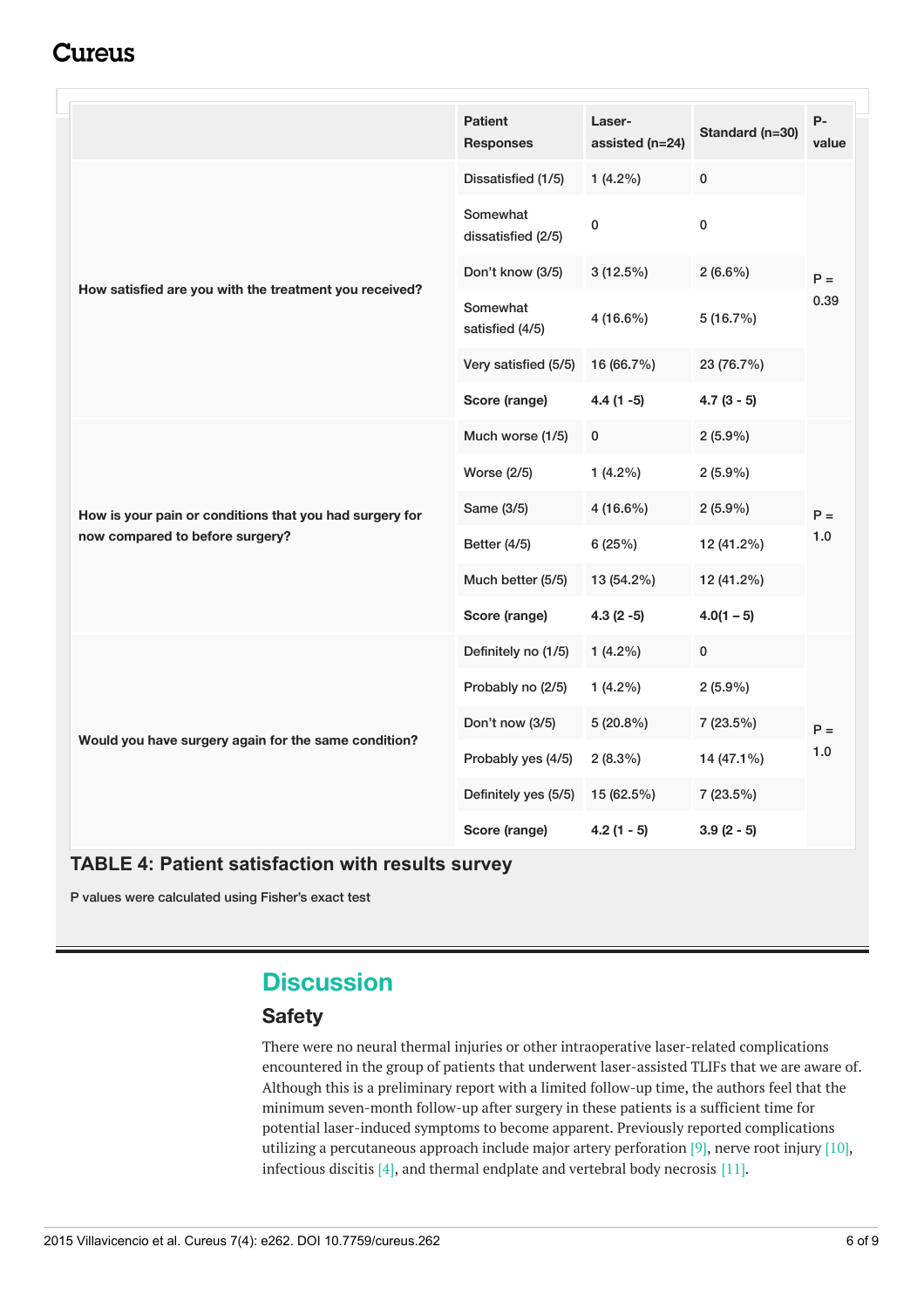### 117A119

A series of 13 patients that underwent salvage operations after failed percutaneous laserassisted microdiscectomies were reported [11]. Laser-induced intradisc CT defects were observed in three patients, and high-intensity MRI changes were observed in the adjacent vertebrae in eight out of 10 patients. These changes were identified as a separation between the endplate and the vertebral body due to thermal injury during laser-assisted procedures performed with Ho: YAG laser. The disc tissue resected during salvage operations contained carbonized lesions. All patients that developed postoperative neurological deficits had large compressive herniated discs with adhesions to the nerve root. The authors hypothesized that such thermal injuries to the endplates containing vascular beds may promote disc degeneration or induce disc instability.

The CO $_2$  laser that was utilized in this report is unique in that it has a very high absorption in water and minimal lateral thermal spread in tissue (with a high water content). This theoretically reduces the risk of thermal injury to the adjacent structures [12] and makes this technique potentially safer than other laser-assisted spine surgical technologies. In 1997, Nerubay, et al. [13] reported six patients with CT and MRI changes in the endplates but no correlation with clinical outcomes in a series of 50 patients that underwent percutaneous  $CO<sub>2</sub>$ laser-assisted nucleolysis using a total of 960J laser energy. An additional safety feature has since been added to the redesigned Omni Guide CO $_2$  laser system utilized in the present cases – a cooling gas, helium, that is released at the fiber's tip. This added an additional protection against thermal injuries. Another issue related to percutaneous laser discectomy is that clinical outcomes and complications are heavily dependent on perfect needle position. This is not the case with mini-open techniques, which is what we describe in the current paper.

#### **Effectiveness and clinical outcomes**

Several previously reported potential advantages of laser-assisted discectomies include reduced bleeding and swelling [9], hemostasis and sterilization with cutting [12], and the ability to reduce perineural scar tissue formation  $[14]$ . There was also an experimental study that investigated the CO<sub>2</sub> laser effect on epidural fibrosis where a defocused laser was used to

vaporize the fibrotic tissues on the dura matter and nerve roots after laminectomy on guinea pigs [15]. A significant decrease in the amount of fibrosis, fibroblastic activity, and collagen mass formation without affecting normal nerve tissues was demonstrated. All these properties could theoretically contribute to improved clinical outcomes; however, it remains unclear whether the same mechanisms would have preventable measures in clinical settings.

Our preliminary results demonstrated significantly reduced lower back pain scores ( $P = 0.0213$ ) in the laser-assisted TLIF patient group compared to the standard fusion patient group. The mechanism of this improvement is not clear, and these findings would have to be replicated in future prospective randomized clinical studies. The standardized clinical outcome measurement tools were not employed in this study, and we can only make preliminary conclusions about the efficacy of laser-assisted fusion surgeries. We have considered that a placebo effect could have resulted in this symptomatic improvement. However, the fact that the study was not randomized and patient satisfaction survey scores were similar in both groups reduces such a possibility. This improvement could potentially be related to the ability of the laser to cauterize the nociceptive fibers and thoroughly clean the intervertebral space.

This study also suggested a marginally reduced operative time for laser-assisted compared to standard lumbar fusion surgeries. It is possible that the CO $_2$  laser is more efficient at removing

disc material than standard instruments and thus requires less time to perform a discectomy. Further confirmation of the OR time-saving benefits is also needed. The laser fibers that we utilized are disposable and costly. An economic analysis that includes longer-term clinical outcomes is therefore also necessary before this technology becomes widely available.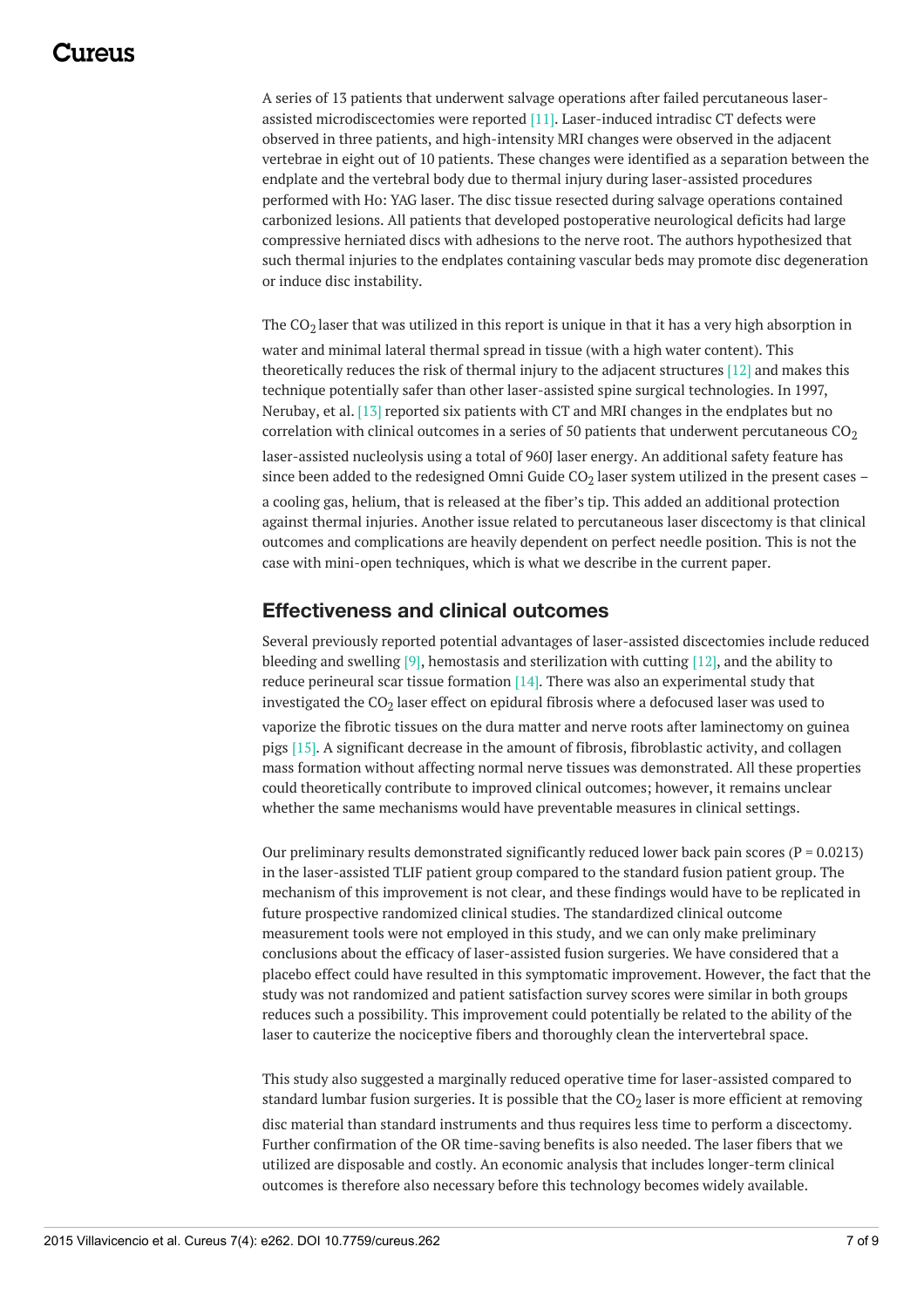### **Conclusions**

Based on this preliminary non-randomized clinical data, the safety of the CO  $_2$  laser device for lumbar fusion surgeries was assessed. There were no neural thermal injuries or other intraoperative laser-related complications encountered in this cohort of patients. Further investigation of CO $_{\rm 2}$  laser-assisted lumbar fusion procedures is warranted in order to evaluate its effect on clinical outcomes.

## **Additional Information**

#### **Disclosures**

**Human subjects:** Consent was obtained by all participants in this study. **Animal subjects:** This study did not involve animal subjects or tissue.

### **References**

- 1. Chou R, Baisden J, Carragee EJ, Resnick DK, Shaffer WO, Loeser JD: Surgery for low back pain: a review of the evidence for an American Pain Society Clinical Practice [Guideline.](http://dx.doi.org/10.1097/BRS.0b013e3181a105fc) Spine (Phila Pa 1976). 2009, 34:1094–1109. [10.1097/BRS.0b013e3181a105fc](http://dx.doi.org/10.1097/BRS.0b013e3181a105fc)
- 2. Tassi GP: Comparison of results of 500 [microdiscectomies](http://dx.doi.org/10.1089/pho.2006.24.694) and 500 percutaneous laser disc decompression procedures for lumbar disc herniation. Photomed Laser Surg. 2006, 24:694– 697. [10.1089/pho.2006.24.694](http://dx.doi.org/10.1089/pho.2006.24.694)
- 3. Gibson JN, Waddell G: Surgical [interventions](http://dx.doi.org/10.1002/14651858.CD001350.pub4) for lumbar disc prolapse. Cochrane Database Syst Rev. 2007, 2:001350. [10.1002/14651858.CD001350.pub4](http://dx.doi.org/10.1002/14651858.CD001350.pub4)
- 4. Choy DS: Percutaneous laser disc [decompression:](http://dx.doi.org/10.1089/pho.2004.22.407) a 17-year experience . Photomed Laser Surg. 2004, 22:407–410. [10.1089/pho.2004.22.407](http://dx.doi.org/10.1089/pho.2004.22.407)
- 5. Browd SR, Zauberman J, Karandikar M, Ojemann JG, Avellino AM, Ellenbogen RG: A new fiber-mediated carbon dioxide laser facilitates pediatric spinal cord detethering. Technical note. J Neurosurg Pediatr. 2009, 4:280–284. [10.3171/2009.4.PEDS08349](http://dx.doi.org/10.3171/2009.4.PEDS08349)
- 6. Coppes MH, Marani E, Thomeer RT, Groen GJ: [Innervation](http://dx.doi.org/10.1097/00007632-199710150-00005) of "painful" lumbar discs . Spine (Phila Pa 1976). 1997, 22:2342–2349. [10.1097/00007632-199710150-00005](http://dx.doi.org/10.1097/00007632-199710150-00005)
- 7. Villavicencio AT, Burneikiene S, Bulsara KR, Thramann JJ: Perioperative complications in transforaminal lumbar interbody fusion versus [anterior-posterior](http://dx.doi.org/10.1097/01.bsd.0000185277.14484.4e) reconstruction for lumbar disc degeneration and instability. J Spinal Disord Tech. 2006, 19:92–97. [10.1097/01.bsd.0000185277.14484.4e](http://dx.doi.org/10.1097/01.bsd.0000185277.14484.4e)
- 8. Villavicencio AT, Burneikiene S, Nelson EL, Bulsara KR, Favors M, Thramann JJ: Safety of transforaminal lumbar interbody fusion and intervertebral recombinant human bone morphogenetic protein-2. J Neurosurg Spine. 2005, 3:436–443. [10.3171/spi.2005.3.6.0436](http://dx.doi.org/10.3171/spi.2005.3.6.0436)
- 9. Jeon SH, Lee SH, Choi WC: Iliac artery perforation following lumbar discectomy with [microsurgical](http://dx.doi.org/10.1097/01.brs.0000254078.88358.33) carbon dioxide laser: a report of a rare case and discussion on the treatment. Spine (Phila Pa 1976). 2007, 32:124–125. [10.1097/01.brs.0000254078.88358.33](http://dx.doi.org/10.1097/01.brs.0000254078.88358.33)
- 10. Kobayashi S, Uchida K, Takeno K, Yayama T, Nakajima H, Nomura E, Hayakawa K, Meir A, Yonezawa T, Baba H: A case of nerve root heat injury induced by percutaneous laser disc [decompression](http://dx.doi.org/10.1227/01.NEU.0000249228.82365.D2) performed at an outside institution: technical case report. Neurosurg. 2007, 60:171–172. [10.1227/01.NEU.0000249228.82365.D2](http://dx.doi.org/10.1227/01.NEU.0000249228.82365.D2)
- 11. Takeno K, Kobayashi S, Yonezawa T, Hayakawa K, Hachiya Y, Uchida K, Negoro K, Timbihurira G, Baba H: Salvage operation for persistent low back pain and sciatica induced by percutaneous laser disc [decompression](http://dx.doi.org/10.1089/pho.2006.24.414) performed at outside institution: correlation of magnetic resonance imaging and intraoperative and pathological findings. Photomed Laser Surg. 2006, 24:414–423. [10.1089/pho.2006.24.414](http://dx.doi.org/10.1089/pho.2006.24.414)
- 12. Ryan RW, Wolf T, Spetzler RF, Coons SW, Fink Y, Preul MC: Application of a flexible CO(2) laser fiber for [neurosurgery:](http://dx.doi.org/10.3171/2009.7.JNS09356) laser-tissue interactions. J Neurosurg. 2010, 112:434–443. [10.3171/2009.7.JNS09356](http://dx.doi.org/10.3171/2009.7.JNS09356)
- 13. Nerubay J, Caspi I, Levinkopf M: [Percutaneous](http://scholar.google.com/scholar?q=intitle:Percutaneous carbon dioxide laser nucleolysis with 2- to 5-year followup) carbon dioxide laser nucleolysis with 2- to 5 year followup. Clin Orthop Relat Res. 1997, 337:45–48.
- 14. Walter GF, Ascher PW, Ingolitsch E: The effects of carbon dioxide- and [neodymium-YAG](http://dx.doi.org/10.1136/jnnp.47.7.745)